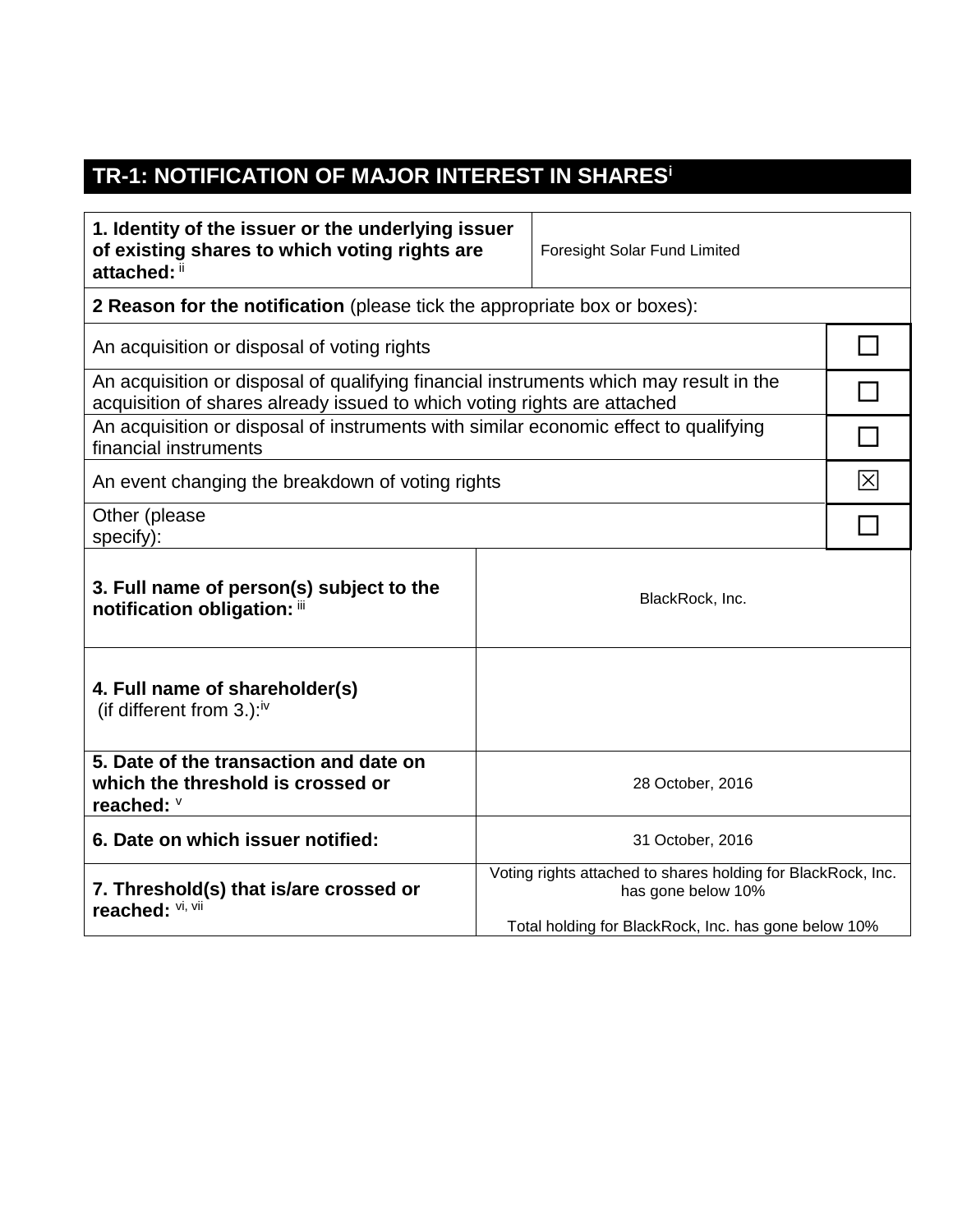| 8. Notified details:                         |                                                               |                         |                                                                                         |                      |              |               |                 |
|----------------------------------------------|---------------------------------------------------------------|-------------------------|-----------------------------------------------------------------------------------------|----------------------|--------------|---------------|-----------------|
| A: Voting rights attached to shares vili, ix |                                                               |                         |                                                                                         |                      |              |               |                 |
| Class/type of<br>shares                      | <b>Situation previous</b><br>to the triggering<br>transaction |                         | Resulting situation after the triggering transaction                                    |                      |              |               |                 |
| if possible using<br>the ISIN CODE           | <b>Number</b><br>Οf                                           | <b>Number</b><br>οf     | <b>Number</b><br>% of voting rights x<br><b>Number of voting</b><br>of shares<br>rights |                      |              |               |                 |
|                                              | <b>Shares</b>                                                 | Voting<br><b>Rights</b> | <b>Direct</b>                                                                           | Direct <sup>xi</sup> | Indirect xii | <b>Direct</b> | <b>Indirect</b> |
| JE00BD3QJR55                                 | 33,212,270                                                    | 33,212,270              | N/A                                                                                     | N/A                  | 33,234,952   | N/A           | 9.74%           |

| <b>B: Qualifying Financial Instruments</b>           |                                |                                           |                                                                                                           |                       |
|------------------------------------------------------|--------------------------------|-------------------------------------------|-----------------------------------------------------------------------------------------------------------|-----------------------|
| Resulting situation after the triggering transaction |                                |                                           |                                                                                                           |                       |
| <b>Type of financial</b><br>instrument               | <b>Expiration</b><br>date xiii | Exercise/<br><b>Conversion Period xiv</b> | <b>Number of voting</b><br>rights that may be<br>acquired if the<br>instrument is<br>exercised/converted. | % of voting<br>rights |
| Securities Lending                                   |                                |                                           | 55,517                                                                                                    | 0.01%                 |

**C: Financial Instruments with similar economic effect to Qualifying Financial Instruments** xv, xvi

| Resulting situation after the triggering transaction |                          |                                              |                                                |                                                        |                               |              |
|------------------------------------------------------|--------------------------|----------------------------------------------|------------------------------------------------|--------------------------------------------------------|-------------------------------|--------------|
| Type of financial<br>instrument                      | <b>Exercise</b><br>price | <b>Expiration</b><br>date $x$ <sup>vii</sup> | Exercise/<br><b>Conversion</b><br>period xviii | <b>Number of voting rights</b><br>instrument refers to | % of voting rights xix,<br>XX |              |
|                                                      |                          |                                              |                                                |                                                        | <b>Nominal</b>                | <b>Delta</b> |
|                                                      |                          |                                              |                                                |                                                        |                               |              |

| Total (A+B+C)                  |                             |  |  |
|--------------------------------|-----------------------------|--|--|
| <b>Number of voting rights</b> | Percentage of voting rights |  |  |
| 33,290,469                     | 9.76%                       |  |  |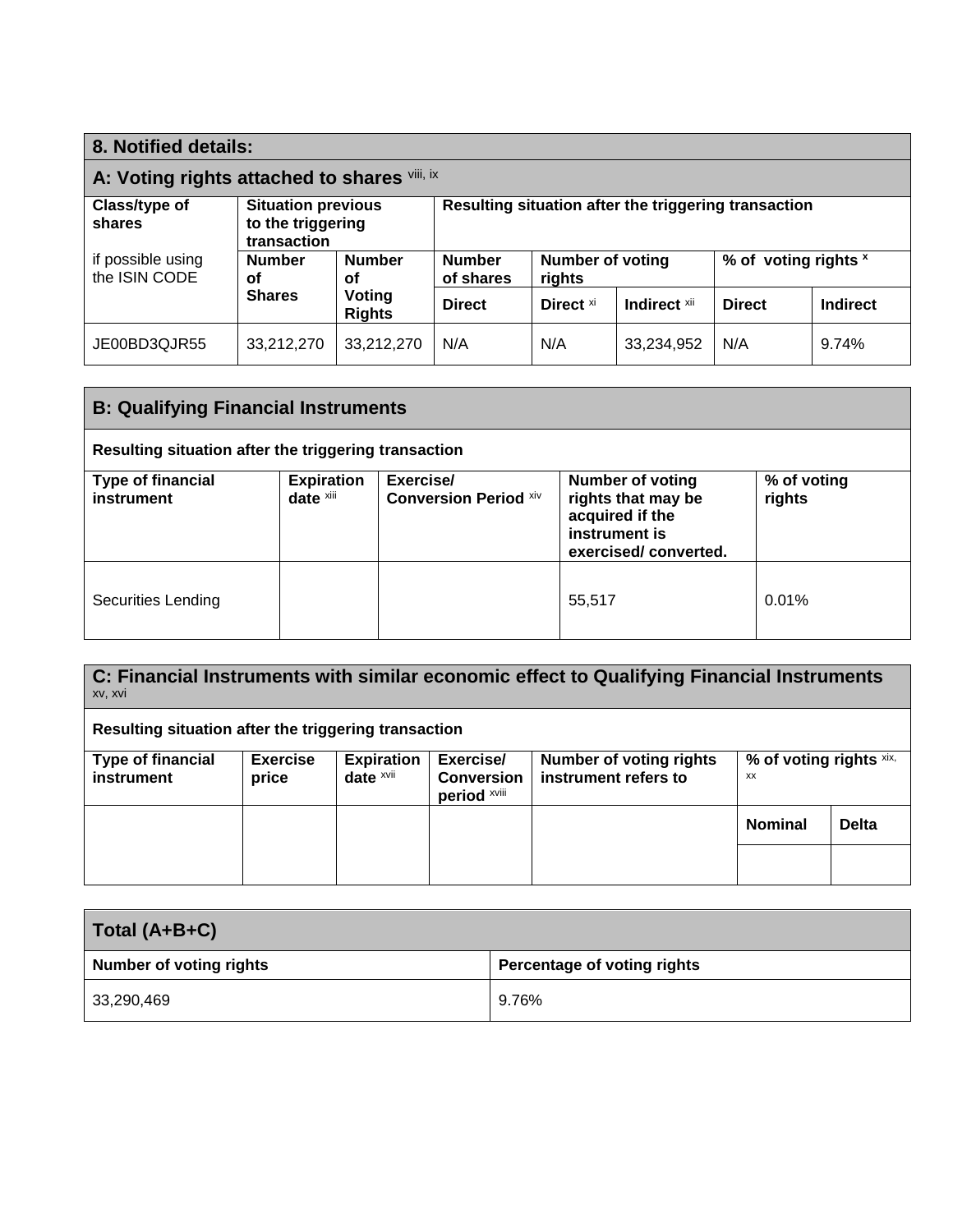## **9. Chain of controlled undertakings through which the voting rights and/or the financial instruments are effectively held, if applicable:** xxi

See Annex 1

| <b>Proxy Voting:</b>                                                |  |
|---------------------------------------------------------------------|--|
| 10. Name of the proxy holder:                                       |  |
| 11. Number of voting rights proxy holder will cease<br>to hold:     |  |
| 12. Date on which proxy holder will cease to hold<br>voting rights: |  |

| 13. Additional information:   | <b>BlackRock Regulatory Threshold Reporting Team</b> |
|-------------------------------|------------------------------------------------------|
| 14. Contact name:             | Marc-Oliver Lesch                                    |
| 15. Contact telephone number: | 020 7743 3650                                        |